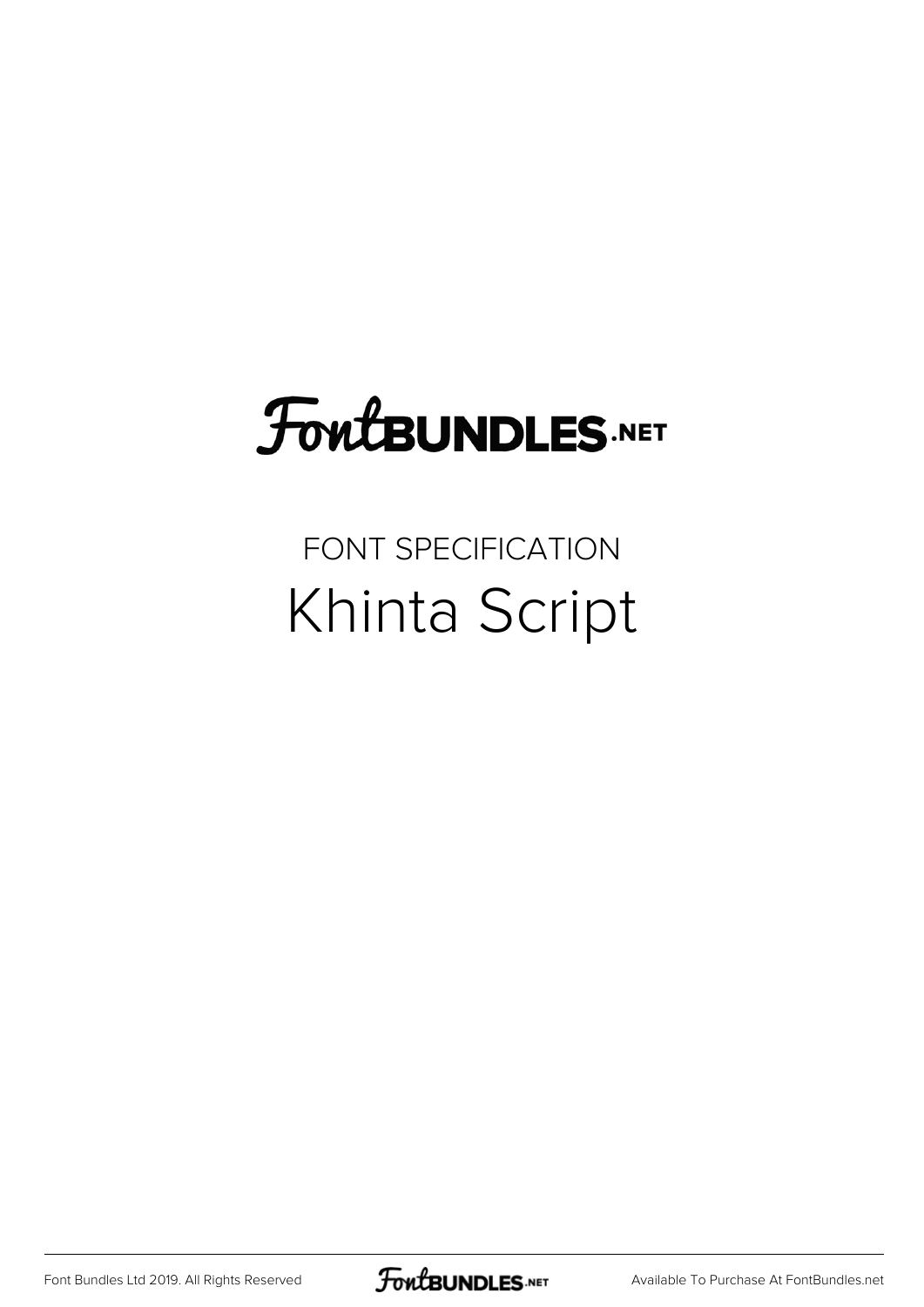## Khinta Script - Regular

**Uppercase Characters** 

## ARCDEFCHIJKLMNE PERSTUVWXYZ

Lowercase Characters

abcdefghijklmnopqrs Tuvwxyz

**Numbers** 

0123456789

Punctuation and Symbols

J

All Other Glyphs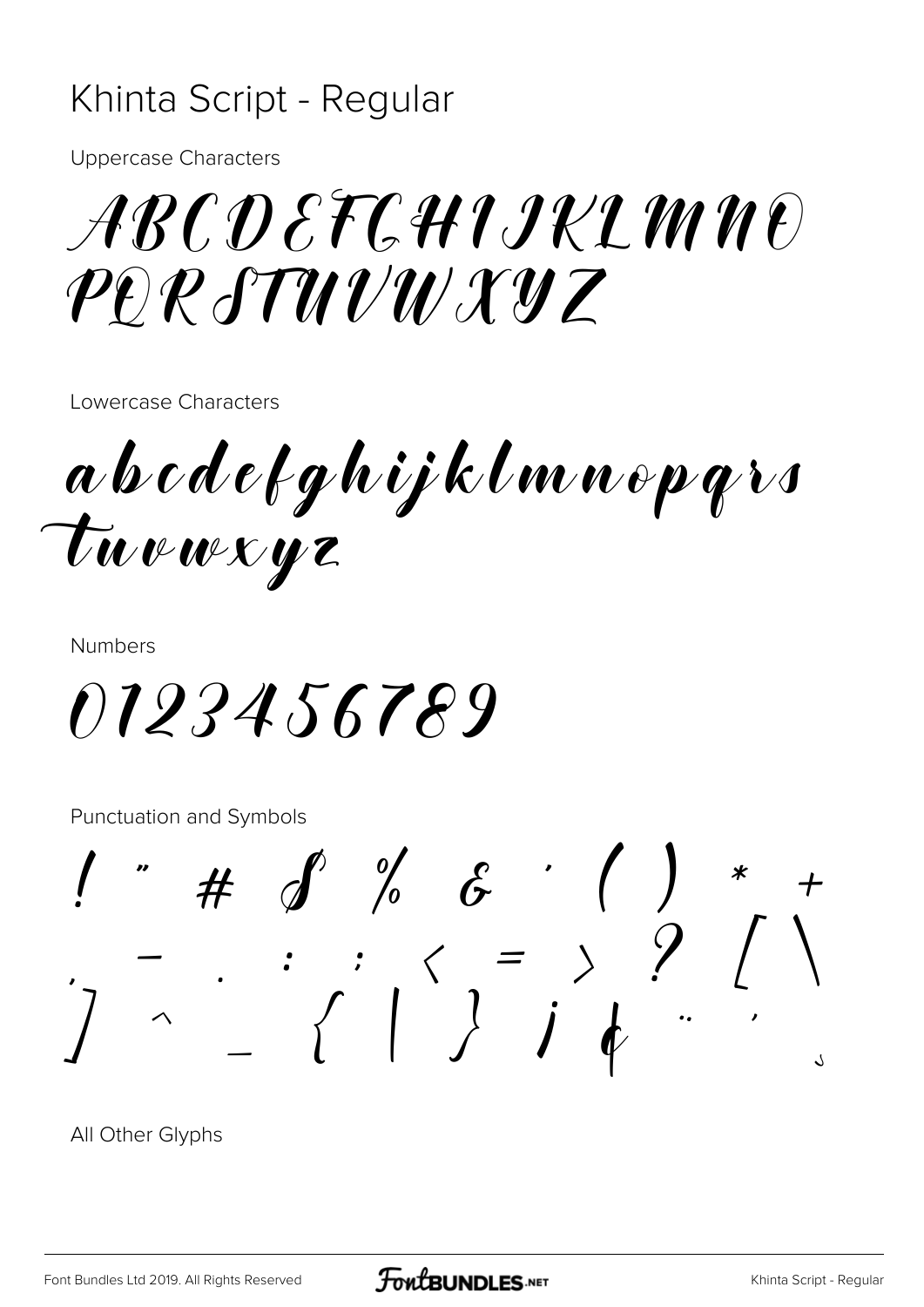À Á Â Ã Ä Å Æ Ç È  $\acute{\mathcal{E}}$   $\acute{\mathcal{E}}$   $\acute{\mathcal{E}}$   $\acute{\mathcal{I}}$   $\acute{\mathcal{I}}$   $\acute{\mathcal{I}}$   $\acute{\mathcal{I}}$   $\acute{\mathcal{I}}$   $\acute{\mathcal{V}}$   $\acute{\mathcal{V}}$  $\vec{v}$   $\acute{e}$   $\hat{e}$   $\ddot{e}$   $\vec{v}$   $\vec{v}$   $\vec{u}$   $\vec{u}$   $\hat{u}$ Ü Ý à á â ã ä å æ  $\vec{c}$   $\vec{e}$   $\vec{e}$   $\vec{e}$   $\vec{v}$   $\vec{v}$   $\vec{v}$   $\vec{v}$  $\tilde{w}$   $\dot{\theta}$   $\hat{\theta}$   $\tilde{\theta}$   $\ddot{\theta}$   $\dot{\theta}$   $\dot{\theta}$   $\dot{\theta}$   $\dot{w}$   $\dot{w}$  $\hat{u}$   $\ddot{u}$   $\dot{y}$   $\ddot{u}$   $\ddot{t}$   $\ddot{t}$   $\ddot{t}$   $\ddot{t}$   $\ddot{t}$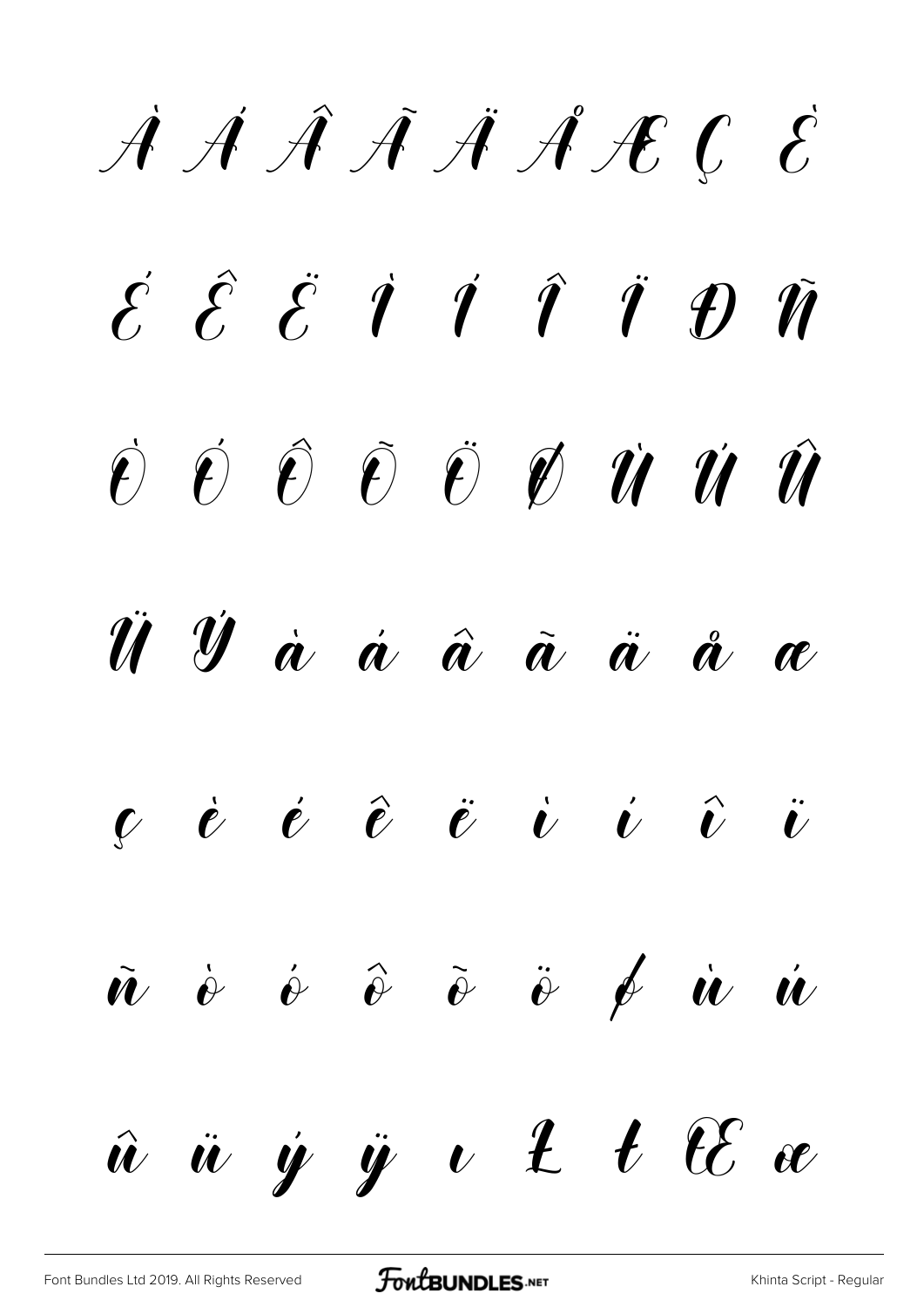$\check{\mathbf{J}}$  i  $\check{\mathbf{J}}$   $\check{\mathbf{Z}}$   $\check{\mathbf{z}}$  $\wedge$   $\vee$   $\vee$ " ar br er dr er  $\boldsymbol{o}$ gr hr ir jr kr lr mrnr er pr qr ir er tī ur vr wr xr yr as bs cs ds es fs gs hs is js ks ls ms ns es ps qs is n ts us vs ws xs ys zs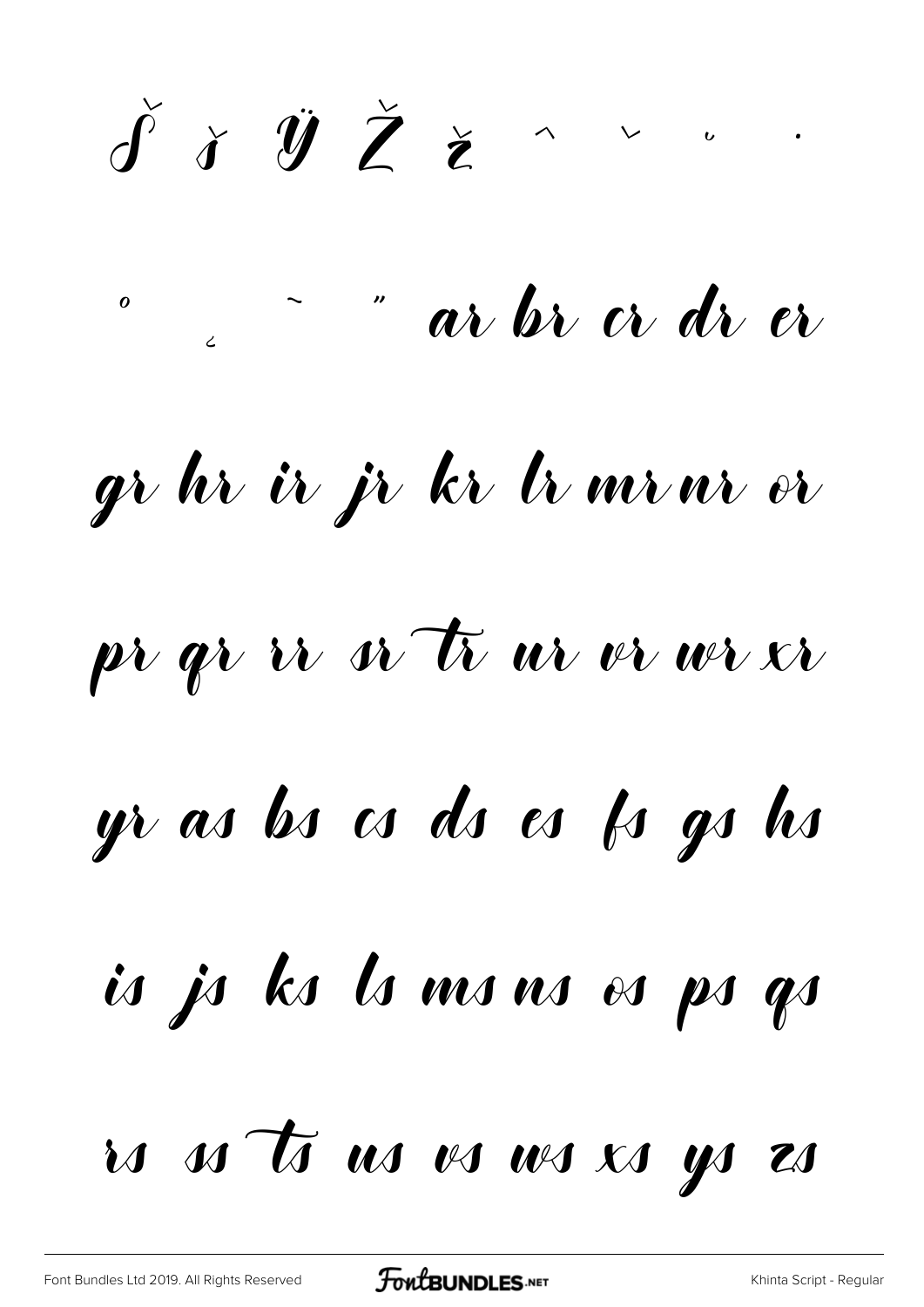$\omega$   $\nu$   $\omega$   $\omega$   $\nu$   $\nu$   $\nu$   $\nu$  $j' k' v w' w' v' p' v'$  $v$   $\vec{v}$   $w$   $\vec{v}$   $w$   $\vec{v}$   $\vec{y}$   $\vec{v}$   $\vec{a}$  $\int u \phi \phi$   $\int u \phi$   $\int u \phi$ K I m n e p g i s  $\tau$   $\mu$   $\mu$   $\mu$   $\alpha$   $\mu$   $\tau$   $\alpha$   $\rightarrow$  $\omega$ d e $\gamma$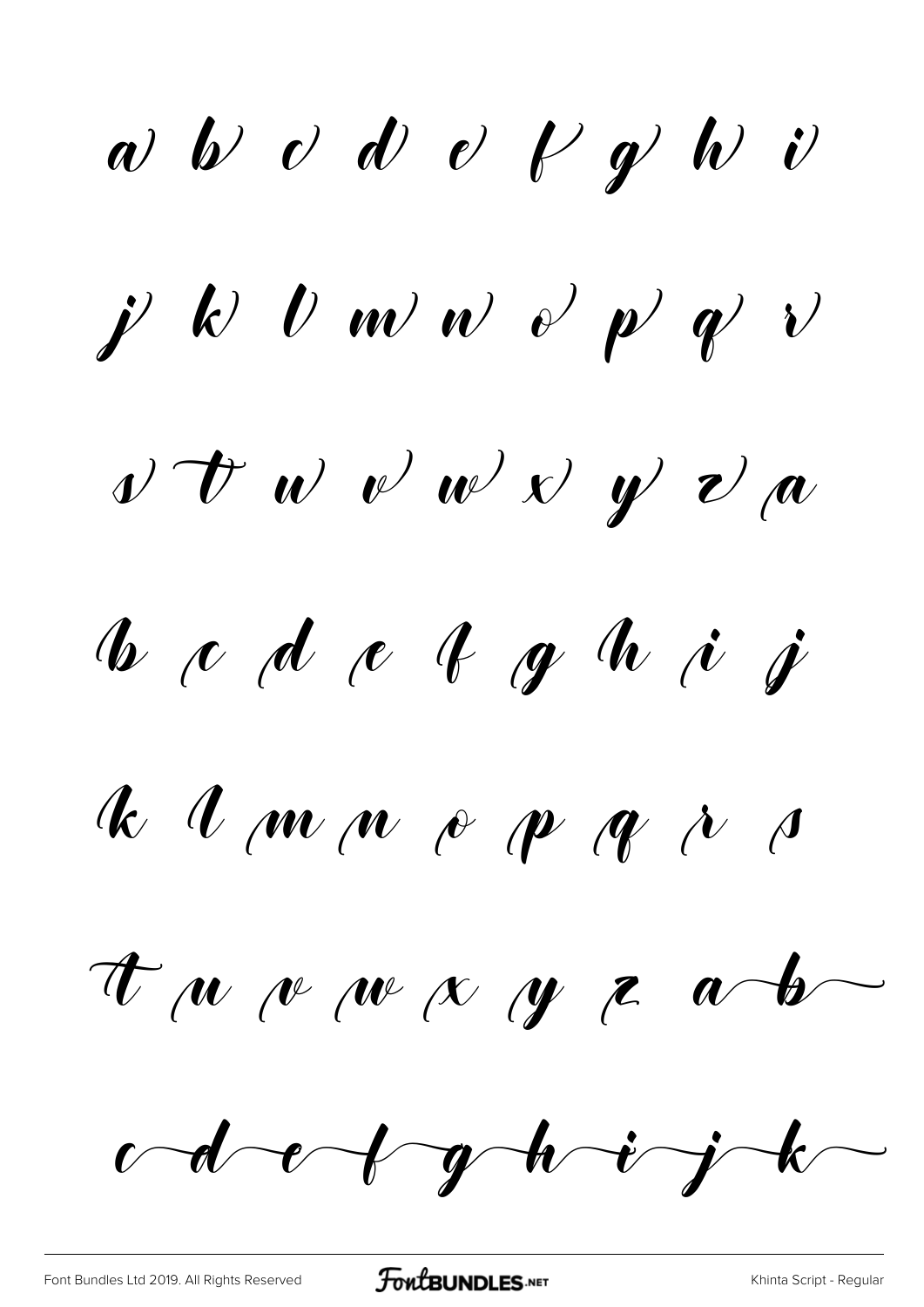l m n o p q i s t



 $-4c$  for the  $i$  of  $k$ 

 $\begin{array}{ccc} -m & \alpha & \beta & \gamma & \gamma & \gamma & \gamma \end{array}$ 

ruaye abel

 $\n -f - g h - i - j k - Lm -$ 

 $u$  opp of interval